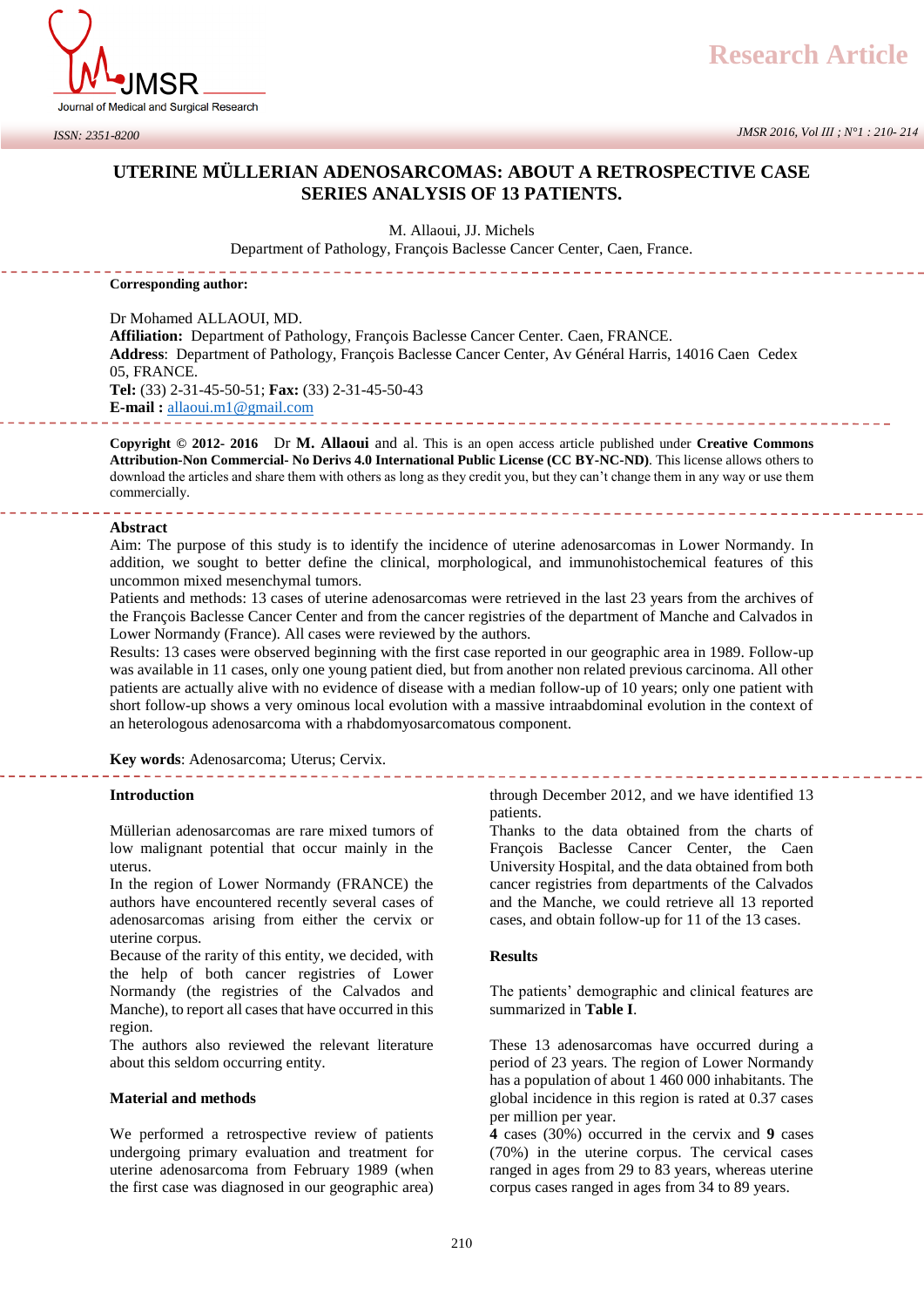

# **Research Article**

*JMSR 2016, Vol III ; N°1 : 210- 214*

*ISSN: 2351-8200*

The usual symptom was abnormal vaginal bleeding. Most tumors were polypoïd masses (**Figure 1**) ranging from 1 to 9 cm, usually filling the endometrial cavity; less commonly, the tumors were confined to the endocervix or the myometrium.



Figure 1: Gross image of Müllerian adenosarcoma of the uterine cervix. The mass has a yellow-tan, exophytic appearance.

Histologic examination revealed benign or atypical neoplastic glands within a sarcomatous stroma, which typically formed periglandukar cuffs of increased cellularity, intraglandular polypoid projections, or both (**Figures 2,3**). Half of the cases were of low grade.



**Figure 2: Section of uterus showing a polypoid proliferation with phyllodes-like architecture and cleft-like spaces (hematoxylin-eosin; x40).** 



**Figure 3: Glanduliform structures lined by benign epithelium and surrounded by low-grade malignant stroma (hematoxylin-eosin; x200).** 

In most of the cases, the histological diagnosis was relatively easy, because the sarcomatous nature was quite obvious, despite the fact that half of the cases were of low grade.

Only 3 cases (23%) showed a quite obvious heterologous sarcomatous component, one with low grade cartilaginous component and the two others with a rhabdomyosarcomatous component.

Of the 11 patients with follow-up (with a median of 10 years), one died but from an unrelated malignant Sertoli-Leydig ovarian tumour.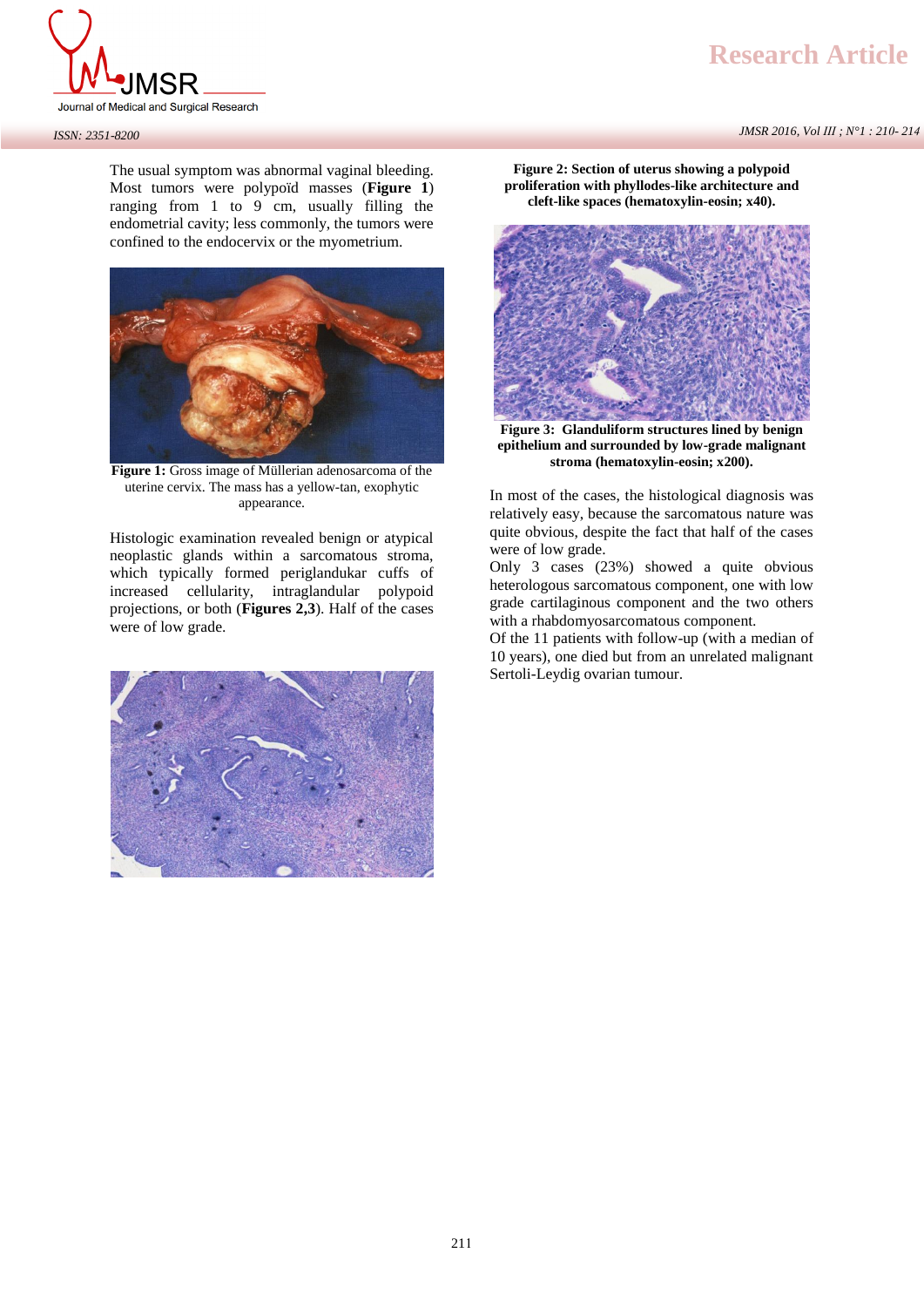

# **Research Article**

*JMSR 2016, Vol III ; N°1 : 210- 214*

| and outcomes for patients with müllerian adenosarcoma. |     |                |                                                                                           |                       |                                                                                         |                                          |
|--------------------------------------------------------|-----|----------------|-------------------------------------------------------------------------------------------|-----------------------|-----------------------------------------------------------------------------------------|------------------------------------------|
| Case                                                   | Age | Localisation   | <b>Histological diagnosis</b>                                                             | Year of<br>occurrence | <b>Primary treatment</b>                                                                | <b>Status at last follow-up</b>          |
| 1                                                      | 88  | Uterine corpus | Adenosarcoma                                                                              | 1994                  | Radical hysterectomy                                                                    | Died of other cause<br>(hematemesis)     |
| 2                                                      | 82  | Uterine corpus | Adenosarcoma                                                                              | 1997                  | Radical hysterectomy +<br>radiation therapy                                             | No evidence of disease<br>(2008)         |
| 3                                                      | 55  | Cervix         | Endocervical<br>adenosarcoma extended to<br>the uterine isthmus                           | 1997                  | Radical hysterectomy                                                                    | No evidence of disease<br>(2010)         |
| 4                                                      | 82  | Uterine corpus | Adenosarcoma                                                                              | 2000                  | Radical hysterectomy +<br>Intravaginal<br>brachytherapy                                 | No evidence of disease<br>(2011)         |
| 5                                                      | 83  | Uterine corpus | Adenosarcoma with<br>heterologous element<br>(Rhabdomyosarcoma)                           | 2001                  | Radical hysterectomy                                                                    | No evidence of disease<br>(2011)         |
| 6                                                      | 89  | Uterine corpus | Adenosarcoma                                                                              | 2001                  | Radical hysterectomy +<br>radiation therapy                                             | No evidence of disease<br>(2010)         |
| 7                                                      | 55  | Cervix         | Adenosarcoma                                                                              | 2001                  | Radical hysterectomy +<br>radiation therapy                                             | No evidence of disease<br>(2012)         |
| 8                                                      | 83  | Cervix         | Adenosarcoma with a<br>sarcomatous component<br>showing cartilaginous<br>differentiation. | 2004                  | Radical hysterectomy +<br>radiation therapy                                             | No evidence of disease<br>(2010)         |
| 9                                                      | 60  | Uterine corpus | Low grade Adenosarcoma                                                                    | 2005                  | Radical hysterectomy                                                                    | No follow-up                             |
| 10                                                     | 69  | Uterine corpus | Adenosarcoma                                                                              | 2009                  | Radical hysterectomy +<br>radiation therapy                                             | No evidence of disease<br>(2012)         |
| 11                                                     | 39  | Uterine corpus | Adenosarcoma with<br>heterologous element<br>(Rhabdomyosarcoma)                           | 2011                  | Radical hysterectomy +<br>Chemotherapy<br>(Doxorubicine) after<br>peritoneal recurrence | Alive (peritoneal<br>recurrence in 2012) |
| 12                                                     | 34  | Uterine corpus | Low grade Adenosarcoma                                                                    | 2011                  | Tumour removal only<br>(no hysterectomy)                                                | No follow-up                             |
| 13                                                     | 29  | Cervix         | Adenosarcoma                                                                              | 2011                  | Tumour removal only<br>(no hysterectomy)                                                | No evidence of disease<br>(2012)         |

## **Table I: Demographic, clinical and pathological characteristics, treatment**

### **Discussion**

Clement and al. reported in 1974 a series of tumors of the female genital tract that were described as ''... mixed tumors of the uterus, in which the stromal component has been malignant, but the epithelial elements, benign'' and proposed naming these entity adenosarcoma [1]. In 1979, a subsequent study [2] added a few cases to the original series, and the term *Müllerian adenosarcoma* has since become universally recognized.

Müllerian adenosarcoma is an uncommon entity. It is defined as a biphasic malignant mesenchymal tumor composed of a benign glandular component intimately associated with a sarcomatous stroma [1, 3].

The incidence of this rare neoplasm appears to be increasing in the last years, with a growing number of cases reported (now considerably more than 200) in the literature. This is probably due both to a better understanding of different anatomo-pathological aspects of uterine sarcomas (especially with the

development of the immunohistochemistry) and to a possible exposure to other different predisposing factors (pelvic irradiation, hyperestrogenism...) [3, 4]. The molecular pathogenesis of these tumors, however, remains to be elucidated.

Uterine endometrial adenosarcomas occur typically in post-menopausal women with the median age at presentation of 58 years [5]. Compared with them, cervical adenosarcomas tended to appear more often in younger women with the average age at presentation of 31 years [1, 5, 6]. These numbers are close to our results.

The most common site is the uterine corpus but adenosarcoma also occurs in the cervix and ovary and more rarely in the vagina, fallopian tube, arising from peritoneal surfaces, or outside the female genital tract [3, 7]. Pelvic pain and abnormal vaginal bleeding are the presenting symptoms [7, 8].

Clinically, they arise as polypoid masses with a quite wide implantation as in our series. Most uterine cases have a polypoid gross appearance, sometimes resulting in the formation of multiple polyps [9]. Macroscopically, the average size is 5 cm, although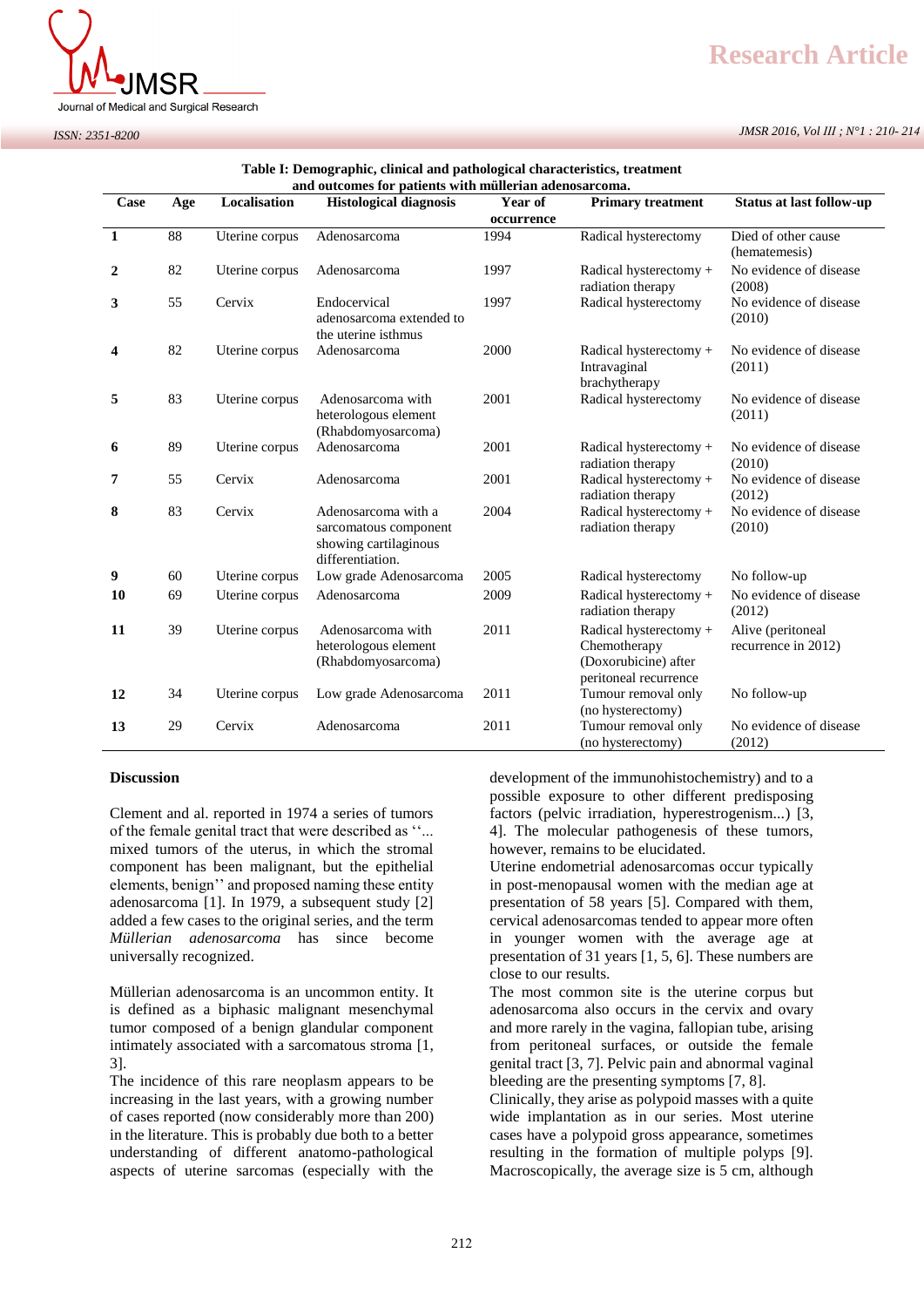

tumors up to 50 cm have been reported [3, 17]. Histologically, adenosarcoma is composed of benign glands with a sarcomatous stroma, which typically formed periglandular cuffs of increased cellularity, resulting in the formation of a cambium layer. At low-power magnification, "phyllodes-like" architecture with broad leaf-like projections can be observed [6, 7, 9]. In the majority of our cases, we did not observe such mimicry, because the benign endocervical glands were of rather normal architecture, without significant deformation or compression by the sarcomatous stroma.

Using the World Health Organization definition, stromal mitotic activity of 2 or more per 10 highpower fields is required for a diagnosis of adenosarcoma [7, 11]. The mitoses are usually most pronounced in areas of periglandular cuffing. Atypical mitotic figures are in general absent except in the presence of sarcomatous overgrowth [12].

Sarcomatous overgrowth is defined as the presence of pure sarcoma (without any epithelial component) comprising at least 25% of the tumor [12]. Sarcomatous overgrowth is an important prognostic factor and should be assessed in all tumors [12].

The stromal component is usually morphologically "low-grade". Sometimes it is high grade, resembling undifferentiated sarcoma. Additional histological features that are sometimes present include heterologous stromal elements, most notably rhabdomyoblastic differentiation, or sex cord-like differentiation. Heterologous elements, have no prognostic significance alone, although they occur most commonly in the presence of sarcomatous overgrowth [7, 9].

Concerning the immunophenotype, expression of CD10 in the stromal compartment is seen in adenosarcomas and highlights the periglandular cuffing. Immunoreactivity for estrogen and progesterone receptors is also seen in most cases, both in the glandular and stromal components. Mesenchymal markers, such as smooth muscle actin (SMA), CD34 and desmin can have variable positivity in the stromal component [7, 13].

The differential diagnosis of adenosarcoma is broad and should be made with caution. It consists predominantly of tumors that also have a biphasic (epithelial and mesenchymal) appearance. It includes mainly benign entities, such as adenofibroma, adenomyoma, and atypical polypoid adenomyoma [3].

Adenosarcoma can be easily distinguished from adenofibroma (both epithelial and stromal components benign) using the criteria defined as unique to adenosarcoma such as, a marked degree of atypia of mesenchymal cells, a histological malignant element, the presence of myometrial invasion, and two or more mitotic figure per 10 HPF.

*JMSR 2016, Vol III ; N°1 : 210- 214*

Adenomyomas can be distinguished from adenosarcoma by the presence of well-defined myomatous stroma [5].

In the presence of high-grade sarcoma and/or sarcomatous overgrowth, the main diagnosis to exclude is carcinosarcoma, although undifferentiated uterine sarcoma, endometrial stromal sarcoma (ESS), and leiomyosarcoma should also be taken into consideration in the differential diagnosis [3].

Total abdominal or laparoscopic-assisted vaginal hysterectomy is the treatment of choice for uterine adenosarcoma, with or without bilateral salpingooophorectomy [14].

Local excision has been curative in rare cases, and could be preferred especially in young patients [15]. There is no standardized chemotherapy, hormonal therapy, or radiation therapy in adenosarcoma, but standard sarcoma chemotherapy regimens, such as doxorubicin, ifosfamide, or gemcitabine/docetaxel, and newer drugs, such as trabectedin, appear to have some efficacy in adenosarcoma with sarcomatous overgrowth [14, 16].

In the literature, systemic metastases are reported in about 5% of the cases. No systemic metastases were reported in our series. Myometrial invasion, sarcomatous overgrowth, heterologous elements and vascular invasion seem to be principle prognostic factors [17].

Uterine adenosarcoma can recur many years after initial diagnosis, and thus prolonged surveillance of patients with this disease is necessary.

### **Conclusion**

Müllerian adenosarcoma is a relatively uncommon entity and a distinctive uterine neoplasm in gynecologic pathology that has particular clinical and histological characteristics.

It is important for pathologists to be aware of the morphologic features of these neoplasms to distinguish them from other biphasic (epithelial and mesenchymal) tumors, both benign and malignant.

### **References**

- 1. Clement PB, Scully RE. Mullerian adenosarcoma of the uterus: a clinicopathologic analysis of ten cases of a distinctive type of mullerian mixed tumor. Cancer 1974; 34: 1138—49.
- 2. Valdez VA, Planas AT, Lopez VF, Goldberg M, Herrera NE. Adenosarcoma of uterus and ovary: a clinicopathologic study of two cases. Cancer. 1979; 43 (4): 1439–1447.
- 3. [Pinto A,](http://www.ncbi.nlm.nih.gov/pubmed/?term=Pinto%20A%5BAuthor%5D&cauthor=true&cauthor_uid=26927725) [Howitt B.](http://www.ncbi.nlm.nih.gov/pubmed/?term=Howitt%20B%5BAuthor%5D&cauthor=true&cauthor_uid=26927725) Uterine Adenosarcoma. [Arch](http://medicine./) [Pathol Lab Med.](http://medicine./) 2016 Mar; 140 (3):286-90.
- 4. Reed NS: Uterine sarcomas–the biggest challenge? Clin Oncol (R Coll Radiol) 2002, 14(1):50-3.